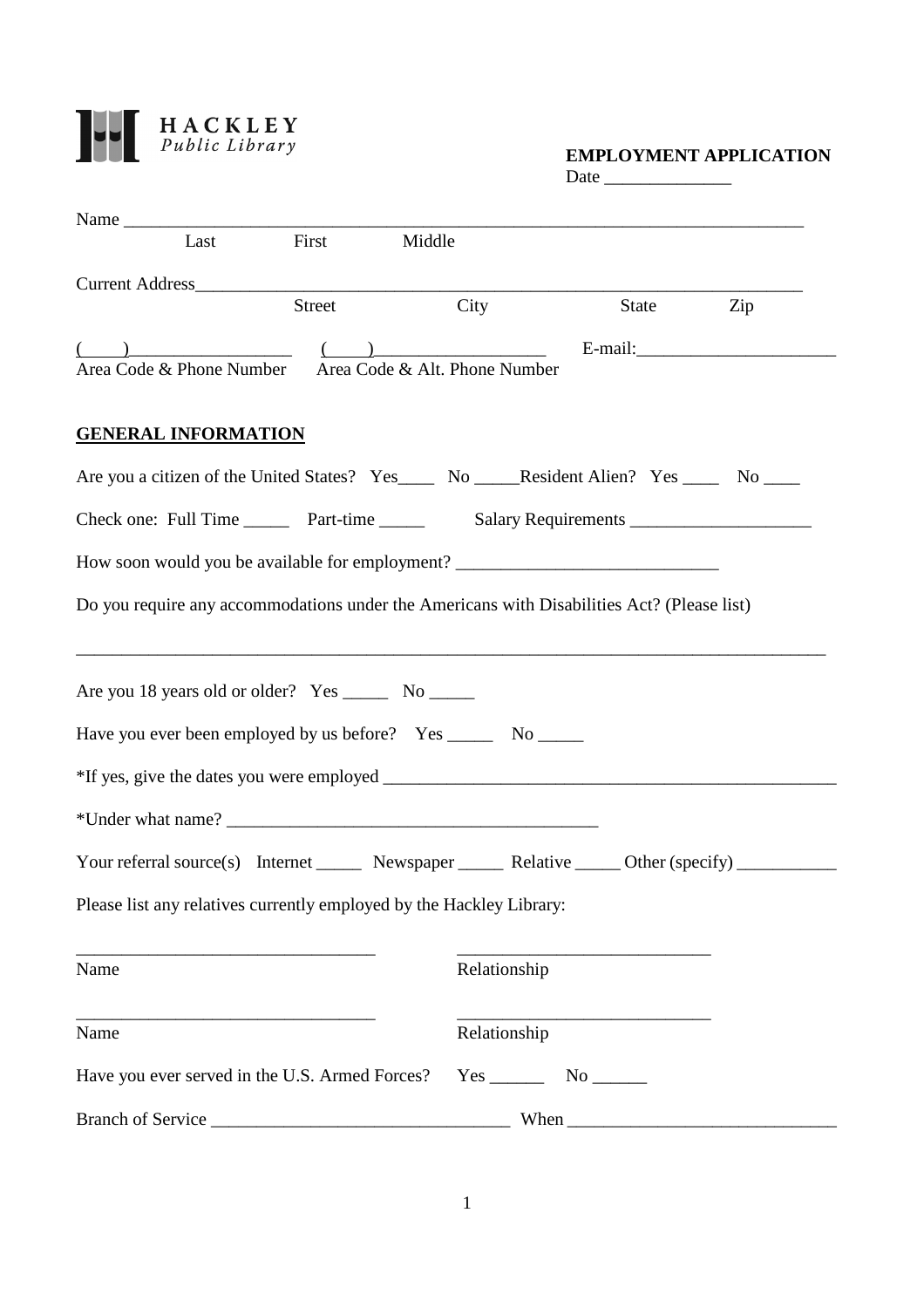## **EDUCATION**

| <b>School Name</b><br>City, State<br><b>School Name</b> |                    | Graduated: Yes________ No_____<br>If no, years completed:<br>Graduated: Yes____ No____<br>If no, years completed: |                                                                                                      |                                                          |
|---------------------------------------------------------|--------------------|-------------------------------------------------------------------------------------------------------------------|------------------------------------------------------------------------------------------------------|----------------------------------------------------------|
|                                                         | City, State        |                                                                                                                   |                                                                                                      |                                                          |
|                                                         | <b>School Name</b> |                                                                                                                   | City, State                                                                                          |                                                          |
|                                                         |                    |                                                                                                                   | ,我们也不能在这里的人,我们也不能在这里的人,我们也不能在这里的人,我们也不能在这里的人,我们也不能在这里的人,我们也不能在这里的人,我们也不能在这里的人,我们                     |                                                          |
| Name of Employer                                        |                    | <b>EMPLOYMENT HISTORY</b> (Use additional sheets if necessary)<br>Type of Business                                | From                                                                                                 | Dates employed<br>To                                     |
| <b>Street</b>                                           |                    |                                                                                                                   | Area Code & Phone Number                                                                             |                                                          |
| City, State                                             |                    | Zip                                                                                                               |                                                                                                      |                                                          |
|                                                         |                    |                                                                                                                   | Starting Pay _____________ Pay at Leaving __________ Supervisor's Name and Title ___________________ |                                                          |
|                                                         |                    | Duties                                                                                                            |                                                                                                      |                                                          |
|                                                         |                    |                                                                                                                   |                                                                                                      |                                                          |
|                                                         |                    |                                                                                                                   |                                                                                                      |                                                          |
| Name of Employer                                        |                    | Type of Business                                                                                                  | From                                                                                                 | Dates employed<br>To                                     |
| Number                                                  | Street             |                                                                                                                   | Area Code & Phone Number                                                                             | <u> 1980 - John Stein, mars and de Britain (b. 1980)</u> |
| City                                                    | State Zip          |                                                                                                                   |                                                                                                      |                                                          |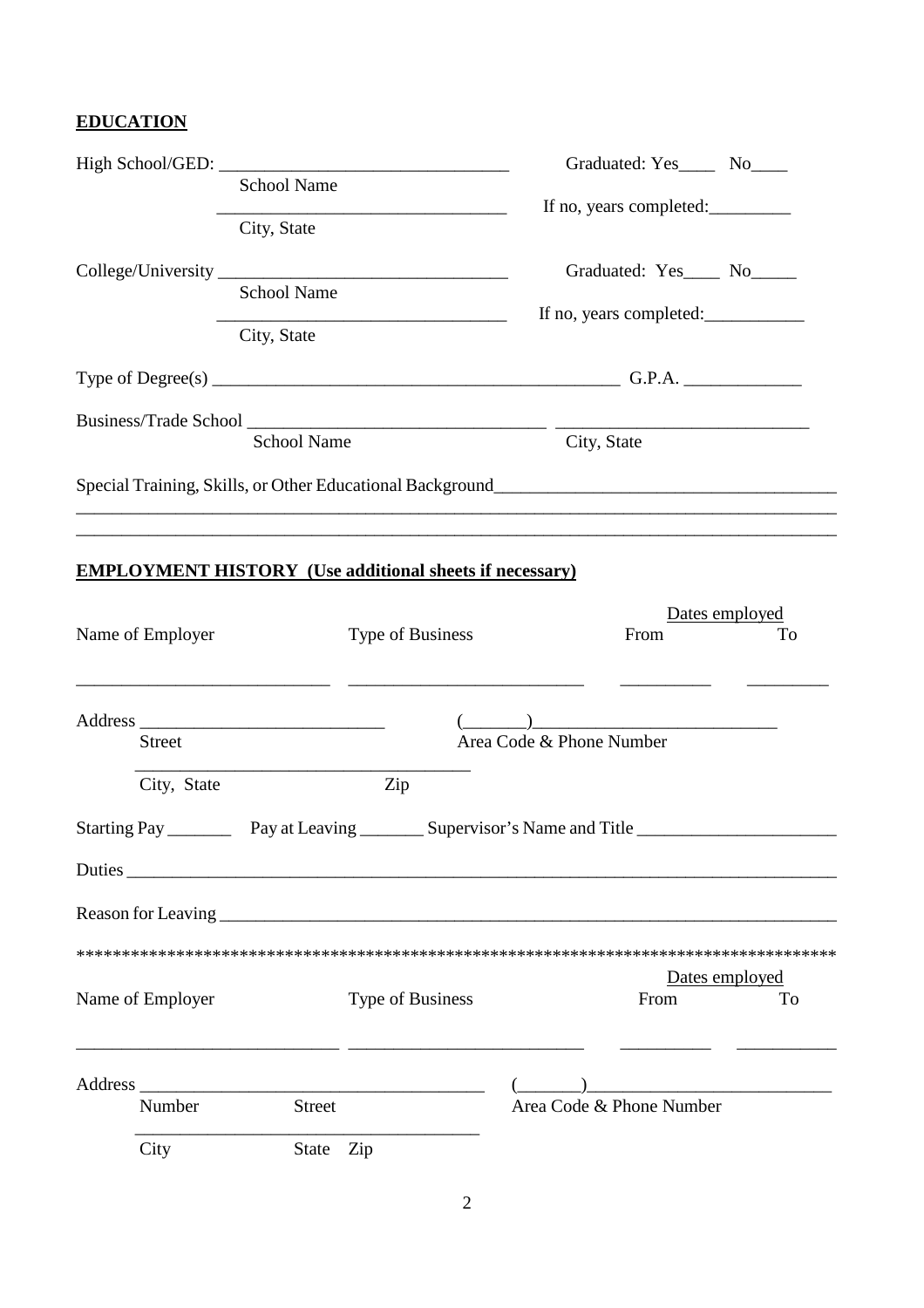|                             |                                                                        | Provide any name(s) used, if other than that shown, while employed by said employers:                                |  |  |  |
|-----------------------------|------------------------------------------------------------------------|----------------------------------------------------------------------------------------------------------------------|--|--|--|
| <b>LIBRARY WORK</b>         |                                                                        | ,我们也不能在这里的人,我们也不能在这里的人,我们也不能在这里的人,我们也不能在这里的人,我们也不能在这里的人,我们也不能在这里的人,我们也不能在这里的人,我们也                                    |  |  |  |
|                             |                                                                        | Have you ever worked or volunteered in a library before?<br>If so, where?                                            |  |  |  |
|                             |                                                                        | Are you interested in working in a particular department? (Youth Services, Adult Services, Technology,               |  |  |  |
|                             |                                                                        |                                                                                                                      |  |  |  |
|                             | Do you know the Dewey Decimal system? Yes __________ No _________      | <u> 1989 - An t-Alban an t-Alban an t-Alban an t-Alban an t-Alban an t-Alban an t-Alban an t-Alban an t-Alban an</u> |  |  |  |
|                             |                                                                        |                                                                                                                      |  |  |  |
|                             | Can you type? $Yes \_\_\_\_\_\_\_\_\_\_\_\_\_\_\_\_\_\_\_\_\_\_\_\_\_$ |                                                                                                                      |  |  |  |
| number, address, job title) |                                                                        | REFERENCES (Individuals for whom you have worked or volunteered. Please include a name, phone                        |  |  |  |
|                             |                                                                        |                                                                                                                      |  |  |  |
|                             |                                                                        |                                                                                                                      |  |  |  |
|                             |                                                                        |                                                                                                                      |  |  |  |
|                             | Name of individual to be contacted in the event of an emergency:       |                                                                                                                      |  |  |  |
|                             |                                                                        |                                                                                                                      |  |  |  |
|                             |                                                                        |                                                                                                                      |  |  |  |